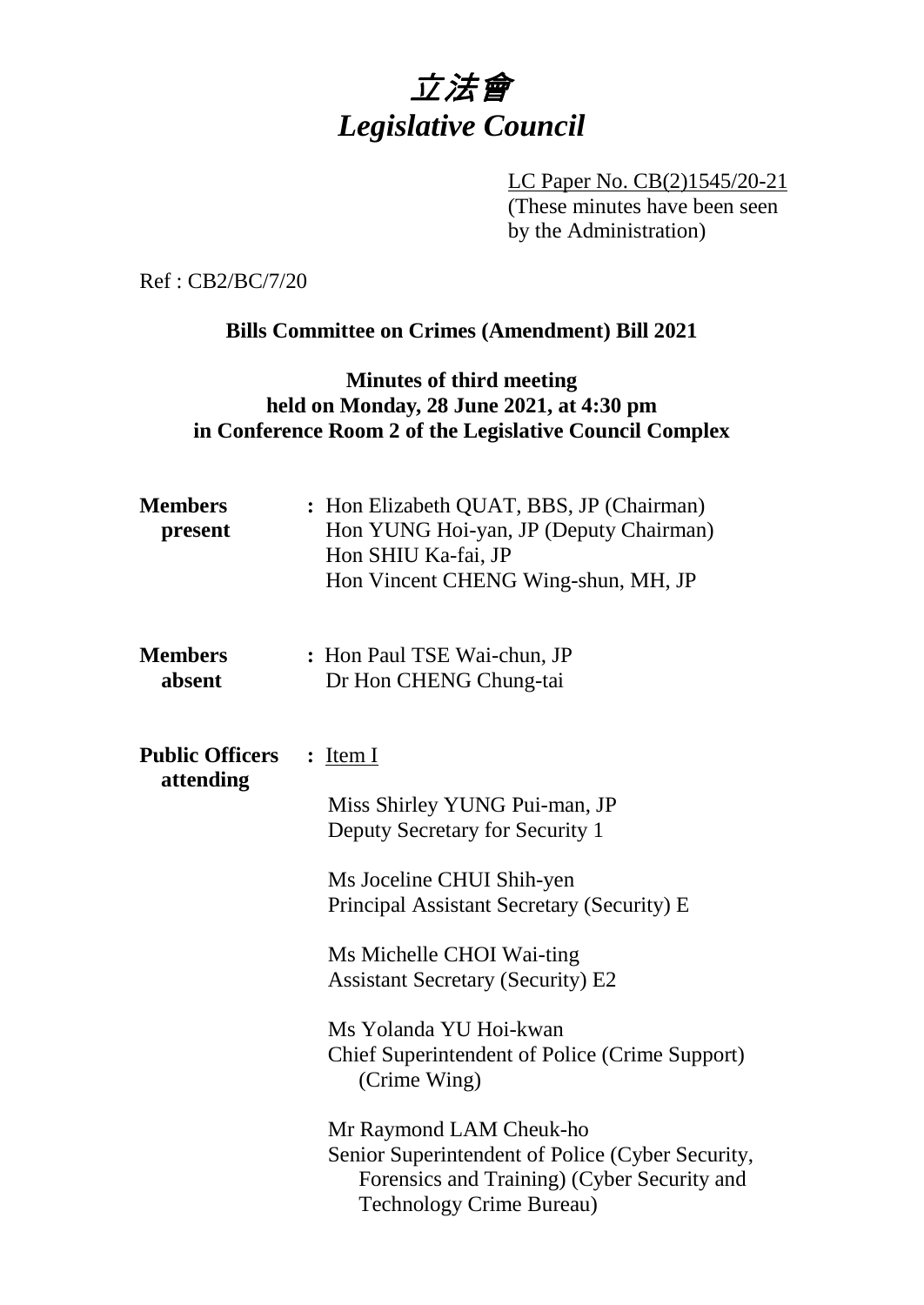|                               | Mr Jonathan LUK King-hang<br><b>Senior Government Counsel</b><br><b>Law Drafting Division</b><br>Department of Justice |
|-------------------------------|------------------------------------------------------------------------------------------------------------------------|
| <b>Clerk</b> in<br>attendance | : Miss Betty MA<br>Chief Council Secretary (2) 1                                                                       |
| <b>Staff</b> in<br>attendance | : Miss Joyce CHAN<br><b>Assistant Legal Adviser 1</b>                                                                  |
|                               | Ms Gloria TSANG<br>Senior Council Secretary (2) 7                                                                      |
|                               | Miss Lulu YEUNG<br>Clerical Assistant (2) 1                                                                            |

### **I. Meeting with the Administration**

The Bills Committee deliberated (index of proceedings attached at **Annex**).

- 2. The Bills Committee requested the Administration to:
	- (a) in relation to the proposed new section 159AAB, which sought to introduce an offence of voyeurism, advise on whether the provision as presently drafted would hinder prosecution of the offence, since prosecution was required to prove: (i) the person acted "surreptitiously"; and (ii) no consent was given by the subject individual, even where the actual identity of the subject individual might not be known and thus it was unlikely for any evidence of consent to be found;
	- (b) in respect of the place in which a subject individual could reasonably be expected to be nude, to reveal an intimate part, or to be doing an intimate act under the proposed new section 159AAB, consider whether the provision as presently drafted was clear as to the types of places where one could reasonably be expected to be nude, to reveal an intimate part, or to be doing an intimate act, and whether it was necessary to provide more illustrative examples;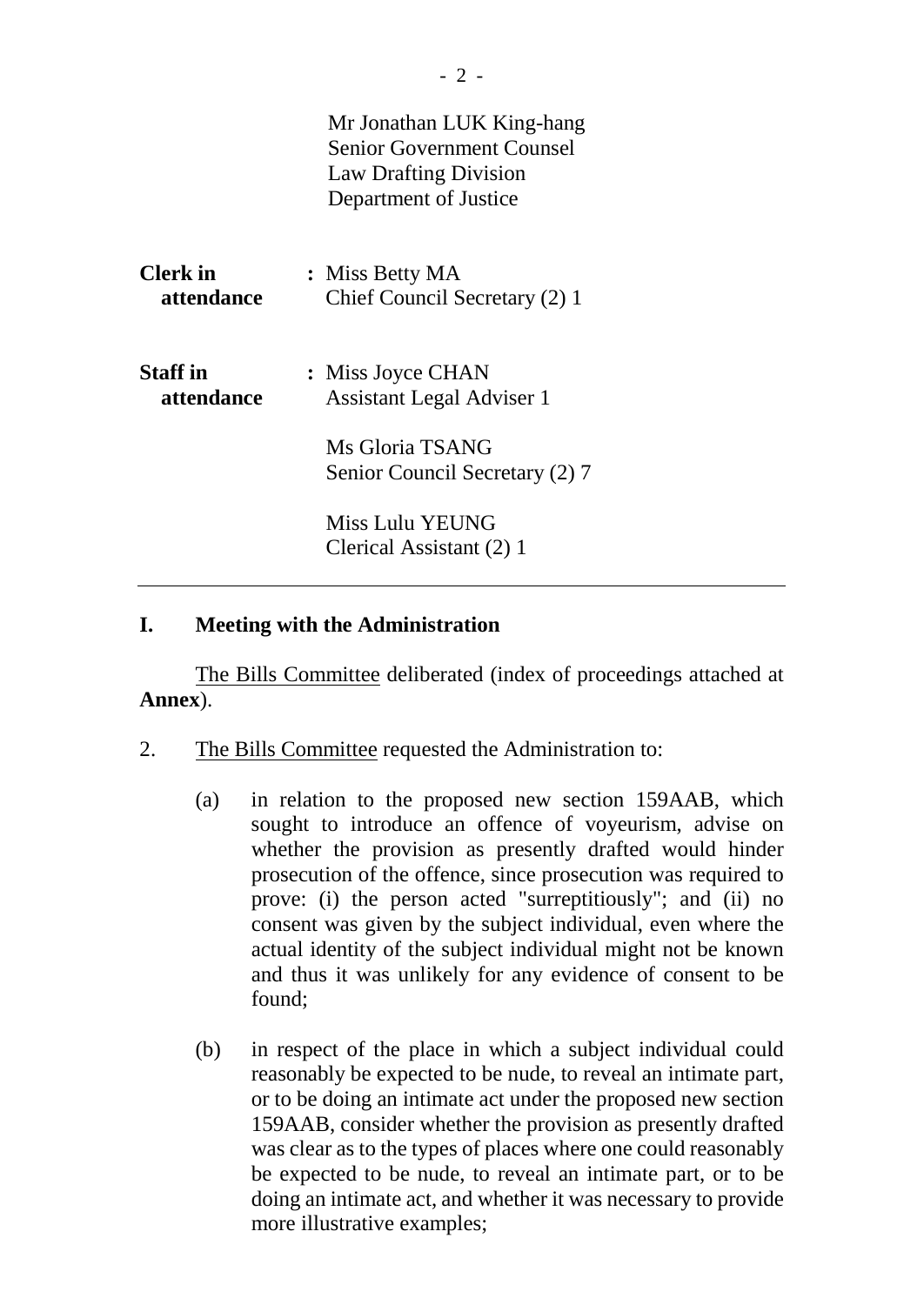- (c) in relation to the Administration's proposed amendments to the proposed new section 159AAC, address some members' concern about the proposed removal of the element of "gain" from the proposed new offence of non-consensual recording of intimate parts; and
- (d) consider adding new provisions to the Crimes (Amendment) Bill 2021 ("the Bill") regarding interim image-removal order and forfeiture order to be made by the court for taking down intimate images pending trial.

### **II. Any other business**

3. The Chairman said that another meeting would be scheduled to discuss the Administration's response to issues raised at the meeting and consider the Administration's proposed amendments to the Bill. Members would be informed of the meeting arrangement in due course.

4. There being no other business, the meeting ended at 6:33 pm.

Council Business Division 2 Legislative Council Secretariat 11 October 2021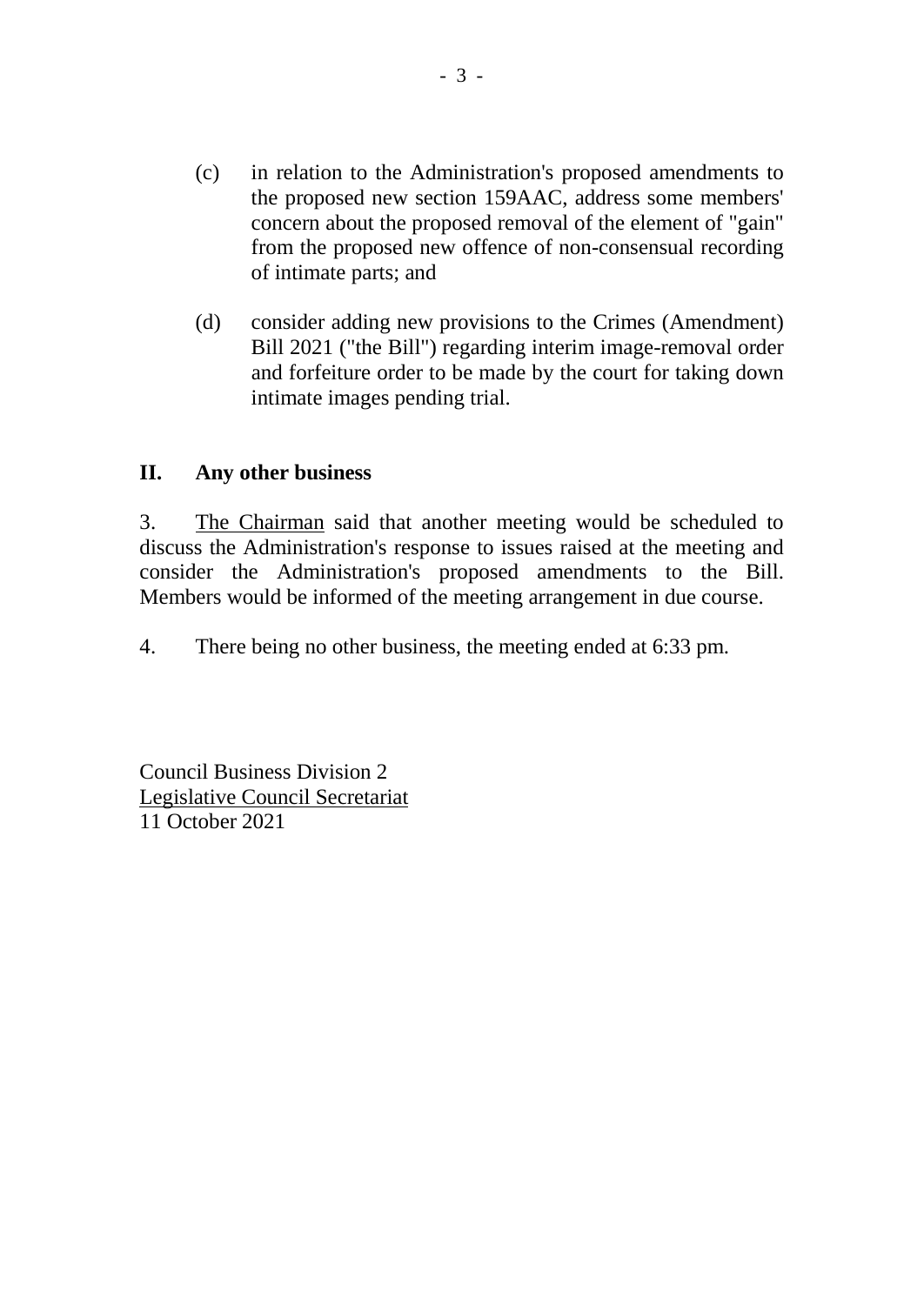# **Proceedings of third meeting of the Bills Committee on Crimes (Amendment) Bill 2021 held on Monday, 28 June 2021, at 4:30 pm in Conference Room 2 of the Legislative Council Complex**

| <b>Time</b><br>marker | <b>Speaker</b>                                         | Subject(s) / Discussion                                                                                                                                                                                                                                                                                                                                                                                                                                                                                                                                                                                                                                                                                                                                                                                                                                                                                                                                                                                                                                                                                                                                                                                                                                                                                                                                                                                                                                                                   | <b>Action</b><br><b>Required</b> |
|-----------------------|--------------------------------------------------------|-------------------------------------------------------------------------------------------------------------------------------------------------------------------------------------------------------------------------------------------------------------------------------------------------------------------------------------------------------------------------------------------------------------------------------------------------------------------------------------------------------------------------------------------------------------------------------------------------------------------------------------------------------------------------------------------------------------------------------------------------------------------------------------------------------------------------------------------------------------------------------------------------------------------------------------------------------------------------------------------------------------------------------------------------------------------------------------------------------------------------------------------------------------------------------------------------------------------------------------------------------------------------------------------------------------------------------------------------------------------------------------------------------------------------------------------------------------------------------------------|----------------------------------|
| $000430 -$<br>000630  | Chairman                                               | Opening remarks                                                                                                                                                                                                                                                                                                                                                                                                                                                                                                                                                                                                                                                                                                                                                                                                                                                                                                                                                                                                                                                                                                                                                                                                                                                                                                                                                                                                                                                                           |                                  |
| $000631 -$<br>002218  | Chairman<br>Admin<br>Deputy Chairman                   | Discussion on point (a) of the Administration's response to<br>submissions on the Crimes (Amendment) Bill 2021 ("the<br>Bill") (LC Paper No. CB(2)1222/20-21(01)).<br>The Chairman and the Deputy Chairman were concerned<br>that the proposed new section 159AAB, as presently<br>drafted, would hinder prosecution of the offence of<br>voyeurism, since the prosecution was required to prove<br>(i) the person acted "surreptitiously"; and (ii) no consent<br>was given by the subject individual, even where the actual<br>identity of the subject individual might not be known and<br>hence unlikely for any evidence of consent to be found.<br>The Administration explained that, for the element of<br>"surreptitiously" under the offence of voyeurism, the<br>prosecution only had to prove that the defendant observed<br>or recorded the subject individual with the intent that the<br>subject individual not be aware of what the defendant was<br>doing. Normally the subject individual should be present<br>to give evidence. In the event the subject individual was<br>not found, depending on the circumstances of specific case,<br>circumstantial evidence might be sufficient for the purpose<br>of prosecuting a case. The Administration was requested<br>to consider the circumstances where the actual identity of<br>the subject individual was unknown, and whether the Bill<br>in its present form would make prosecution in certain cases<br>difficult. | <b>Admin</b>                     |
| $002219 -$<br>004737  | Chairman<br>Admin<br>Deputy Chairman<br>Mr SHIU Ka-fai | Discussion on point (b) of the Administration's response to<br>submissions on the Bill.<br>The Chairman and the Deputy Chairman expressed<br>concern that the proposed new section $159AAB(1)(a)(i)$ , as<br>presently drafted might not be clear as to what types of<br>places (such as a hotel room, or the living room of a<br>residential apartment) where a person could reasonably be<br>expected to be nude, to reveal an intimate part, or to be<br>doing an intimate act.<br>The Administration advised that the proposed new section<br>159AAB(1)(b) emphasized the circumstances a subject                                                                                                                                                                                                                                                                                                                                                                                                                                                                                                                                                                                                                                                                                                                                                                                                                                                                                     |                                  |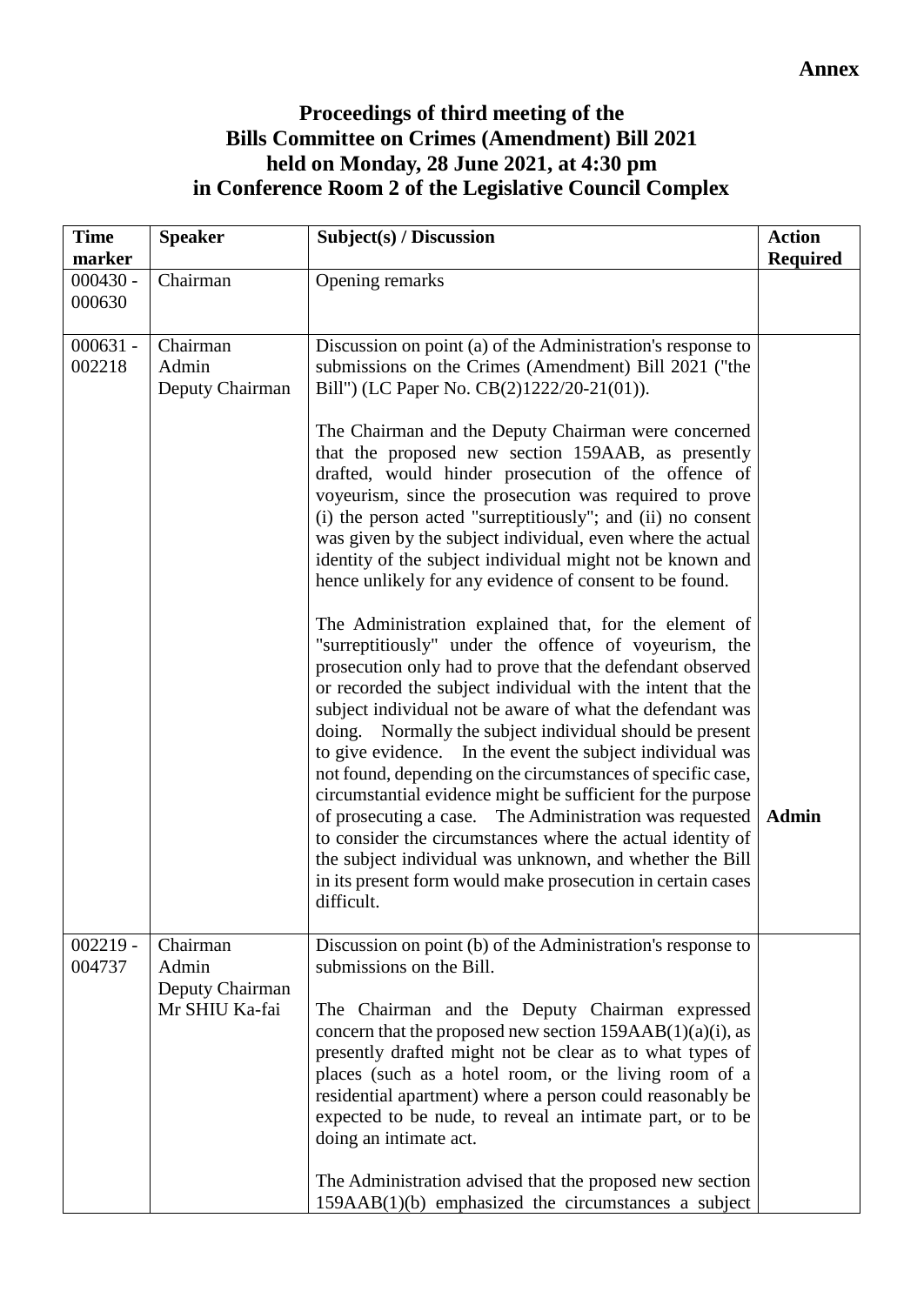| <b>Time</b>          | <b>Speaker</b>                       | Subject(s) / Discussion                                                                                                                                                                                                                                                                                                                                                                                                                                                                                                                                                                                                                                                                                                                                                                                                                                                                                                                                                                                                                                                                                                                                                                                                                                                                                                                                                                                                                                            | <b>Action</b>   |
|----------------------|--------------------------------------|--------------------------------------------------------------------------------------------------------------------------------------------------------------------------------------------------------------------------------------------------------------------------------------------------------------------------------------------------------------------------------------------------------------------------------------------------------------------------------------------------------------------------------------------------------------------------------------------------------------------------------------------------------------------------------------------------------------------------------------------------------------------------------------------------------------------------------------------------------------------------------------------------------------------------------------------------------------------------------------------------------------------------------------------------------------------------------------------------------------------------------------------------------------------------------------------------------------------------------------------------------------------------------------------------------------------------------------------------------------------------------------------------------------------------------------------------------------------|-----------------|
| marker               |                                      |                                                                                                                                                                                                                                                                                                                                                                                                                                                                                                                                                                                                                                                                                                                                                                                                                                                                                                                                                                                                                                                                                                                                                                                                                                                                                                                                                                                                                                                                    | <b>Required</b> |
|                      |                                      | individual was in. This element would apply to all three<br>scenarios under section $159AAB(1)(a)$ .<br>Taking the<br>scenario of $159AAB(1)(a)(i)$ as an example, if the subject<br>individual was in a place where one could reasonably be<br>expected to be nude, to reveal an intimate part, or to be<br>doing an intimate act, and he or she was in "circumstances"<br>that give rise to a reasonable expectation of privacy", even<br>if the subject individual was not nude, had not revealed an<br>intimate part, or was not doing an intimate act, the<br>defendant might still have committed the offence of<br>voyeurism if the defendant observed or recorded without<br>consent.<br>As it would be impossible to give out<br>an exhaustive list of places that would be covered under<br>proposed new section<br>$159AAB(1)(a)(i)$ ,<br>the<br>the<br>Administration considered that it would be more<br>appropriate to set out various conditions for the court to<br>determine whether the elements of the offence of<br>voyeurism were met based on the evidence and<br>circumstances of the case.<br>Mr SHIU Ka-fai expressed concern on the meaning of<br>"observation" and enquired whether a person would<br>commit the offence of voyeurism under various<br>hypothetical scenarios. The Administration reiterated<br>that the person's intent at the time of the observation was<br>an offence element, i.e. the person observed the subject |                 |
|                      |                                      | individual with the intent that the subject individual, who<br>was in circumstances that gave rise to a reasonable<br>expectation of privacy, not be aware of being observed or<br>recorded.<br>The Administration noted members' concern and advised<br>that, upon passage of the Bill, it would launch publicity                                                                                                                                                                                                                                                                                                                                                                                                                                                                                                                                                                                                                                                                                                                                                                                                                                                                                                                                                                                                                                                                                                                                                 |                 |
|                      |                                      | activities to raise public understanding on the Bill.<br>The Administration was requested to consider whether the<br>provision as presently drafted under the proposed new<br>section 159AAB(1)(a)(i) provided a clear description as to<br>the types of places where one could reasonably be expected                                                                                                                                                                                                                                                                                                                                                                                                                                                                                                                                                                                                                                                                                                                                                                                                                                                                                                                                                                                                                                                                                                                                                             | <b>Admin</b>    |
| 004738 -             | Chairman                             | to be nude, to reveal an intimate part, or to be doing an<br>intimate act, and whether it was necessary to provide more<br>illustrative examples.<br>Points (c) to (e) of the Administration's response to                                                                                                                                                                                                                                                                                                                                                                                                                                                                                                                                                                                                                                                                                                                                                                                                                                                                                                                                                                                                                                                                                                                                                                                                                                                         |                 |
| 005050               | Admin                                | submissions on the Bill.                                                                                                                                                                                                                                                                                                                                                                                                                                                                                                                                                                                                                                                                                                                                                                                                                                                                                                                                                                                                                                                                                                                                                                                                                                                                                                                                                                                                                                           |                 |
| $005051 -$<br>010746 | Chairman<br>Admin<br>Deputy Chairman | Discussion on point (f) of the Administration's response to<br>submissions on the Bill.                                                                                                                                                                                                                                                                                                                                                                                                                                                                                                                                                                                                                                                                                                                                                                                                                                                                                                                                                                                                                                                                                                                                                                                                                                                                                                                                                                            |                 |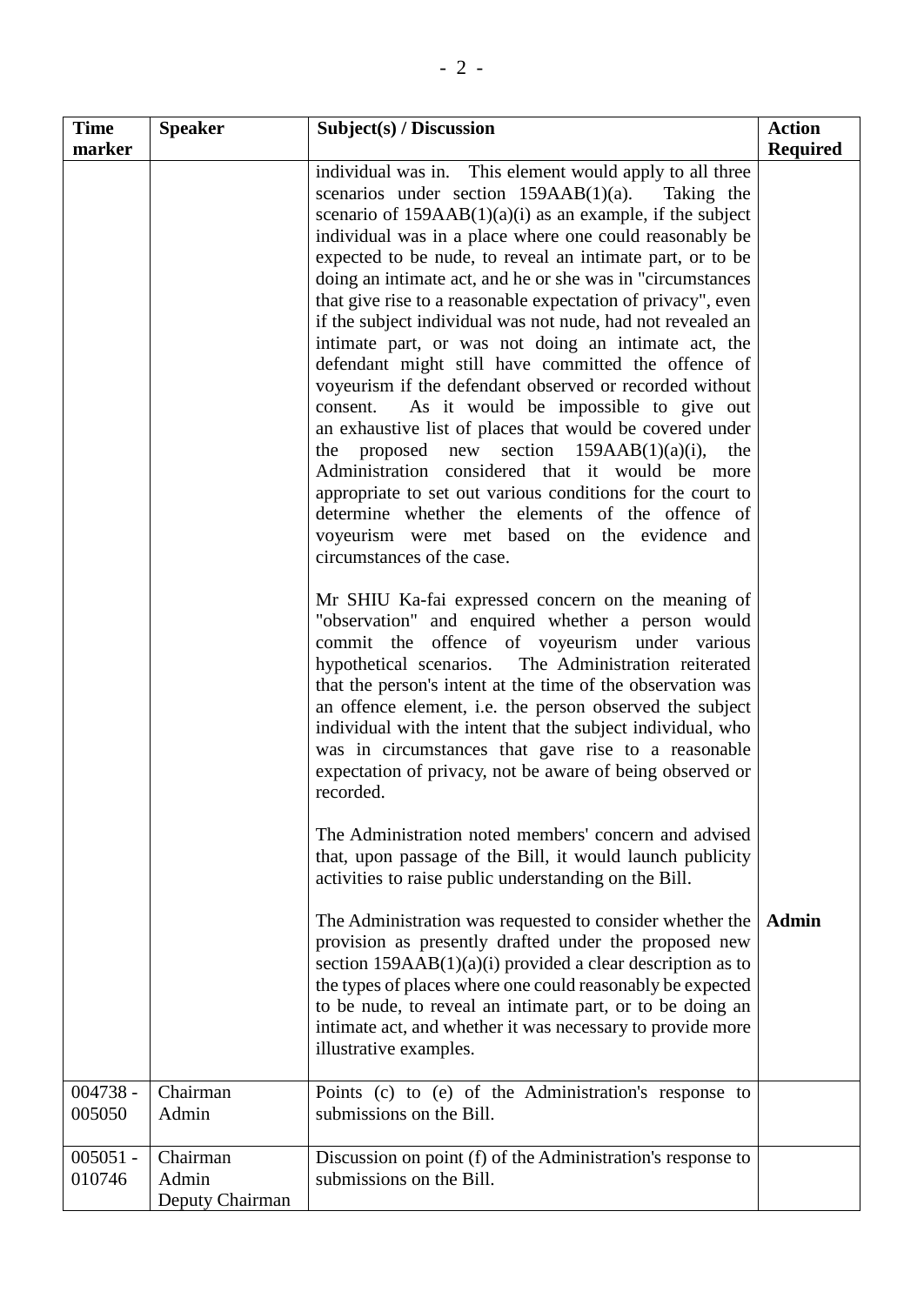| <b>Time</b><br>marker | <b>Speaker</b>    | Subject(s) / Discussion                                                                                                                                                                                                                                                                                                                                                                                                                                                                                                                                                                                                                                                                                                                                                                                                                                                                                                                                                                                                                                                                                                                                                                                        | <b>Action</b><br><b>Required</b> |
|-----------------------|-------------------|----------------------------------------------------------------------------------------------------------------------------------------------------------------------------------------------------------------------------------------------------------------------------------------------------------------------------------------------------------------------------------------------------------------------------------------------------------------------------------------------------------------------------------------------------------------------------------------------------------------------------------------------------------------------------------------------------------------------------------------------------------------------------------------------------------------------------------------------------------------------------------------------------------------------------------------------------------------------------------------------------------------------------------------------------------------------------------------------------------------------------------------------------------------------------------------------------------------|----------------------------------|
|                       |                   | The Deputy Chairman was concerned whether the<br>Administration's proposed removal of the element of<br>"gain" from the proposed new section 159AAC would<br>render the prosecution threshold of the offence of<br>non-consensual recording of intimate parts even higher.                                                                                                                                                                                                                                                                                                                                                                                                                                                                                                                                                                                                                                                                                                                                                                                                                                                                                                                                     |                                  |
|                       |                   | The Administration explained that in considering whether<br>the defendant had engaged in the conduct dishonestly, the<br>circumstances/manners in which the conduct was done,<br>rather than the purpose, constituted the relevant evidence.<br>Section 159AAC $(1)(b)$ on the <i>mens rea</i> of the person was<br>essential in preventing inadvertent contravention by<br>innocent people.<br>Furthermore, the Administration<br>referred to<br>the prosecution of upskirt/clandestine<br>photography under section 161 of the Crimes Ordinance<br>(Cap. 200) in the past, and explained that there was ample<br>case law involving various scenarios where the element of<br>"dishonesty" was involved. Hence, the Administration<br>considered that the proposed amendments to the proposed<br>new section 159AAC, in which a defendant who observed<br>or recorded in a dishonest way might have committed the<br>offence irrespective of the purpose of the observation or<br>recording, would facilitate prosecution.<br>The Administration further stressed that it had struck a<br>balance in ring-fencing the scope of the Bill. While the<br>Bill has the purpose of protecting people from falling |                                  |
|                       |                   | victim to abuse, the scope of offence could not be so wide<br>such that people without the requisite mens rea might<br>inadvertently break the law.                                                                                                                                                                                                                                                                                                                                                                                                                                                                                                                                                                                                                                                                                                                                                                                                                                                                                                                                                                                                                                                            |                                  |
|                       |                   | The Administration was requested to consider the Deputy<br>Chairman's concern about the proposed removal of the<br>element of "gain" from section $159AAC(1)(b)$ , and provide<br>members with the relevant draft proposed amendments to<br>the Bill before the next meeting.                                                                                                                                                                                                                                                                                                                                                                                                                                                                                                                                                                                                                                                                                                                                                                                                                                                                                                                                  | <b>Admin</b>                     |
| $010747 -$<br>011239  | Chairman<br>Admin | Discussion on point (g) of the Administration's response to<br>submissions on the Bill.                                                                                                                                                                                                                                                                                                                                                                                                                                                                                                                                                                                                                                                                                                                                                                                                                                                                                                                                                                                                                                                                                                                        |                                  |
|                       |                   | The Administration was requested to consider the<br>Chairman's concern about how prosecution would prove<br>the element of "no consent is given by the subject<br>individual"<br>under<br>the<br>proposed<br>section<br>new<br>$159AAB(1)(c)$ .                                                                                                                                                                                                                                                                                                                                                                                                                                                                                                                                                                                                                                                                                                                                                                                                                                                                                                                                                                | <b>Admin</b>                     |
| $011240 -$<br>011323  | Chairman<br>Admin | Point (h) of the Administration's response to submissions<br>on the Bill.                                                                                                                                                                                                                                                                                                                                                                                                                                                                                                                                                                                                                                                                                                                                                                                                                                                                                                                                                                                                                                                                                                                                      |                                  |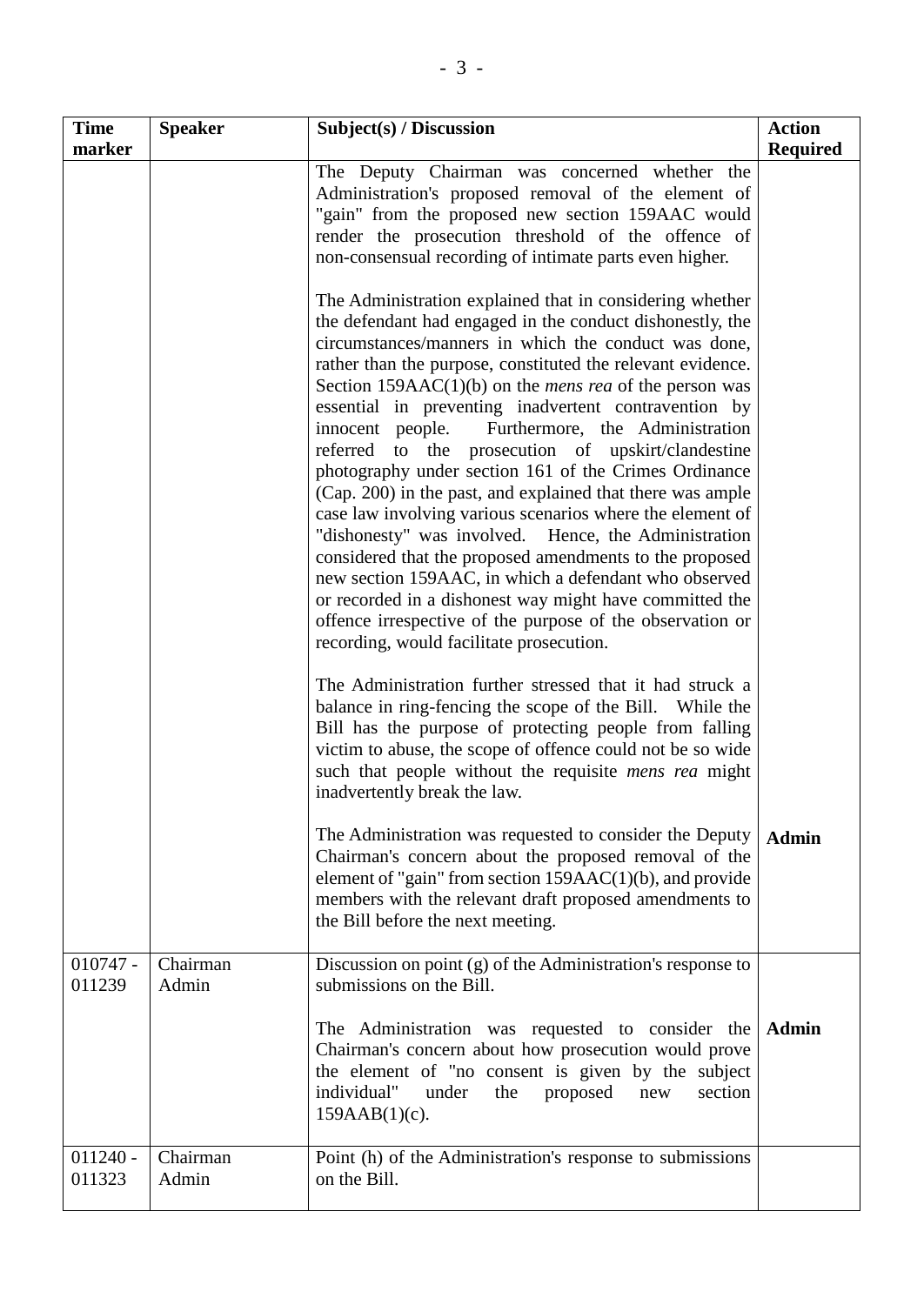| <b>Time</b><br>marker | <b>Speaker</b>                       | Subject(s) / Discussion                                                                                                                                                                                                                                                                                                                    | <b>Action</b><br><b>Required</b> |
|-----------------------|--------------------------------------|--------------------------------------------------------------------------------------------------------------------------------------------------------------------------------------------------------------------------------------------------------------------------------------------------------------------------------------------|----------------------------------|
| $011324 -$<br>011622  | Chairman<br>Admin                    | Points (i) and (j) of the Administration's response to<br>submissions on the Bill.                                                                                                                                                                                                                                                         |                                  |
|                       |                                      | The Chairman supported the Administration's proposal to<br>include "down-blousing" under the proposed new section<br>159AAC.                                                                                                                                                                                                               |                                  |
| $011623 -$<br>011756  | Chairman<br>Admin                    | Point (k) of the Administration's response to submissions<br>on the Bill.                                                                                                                                                                                                                                                                  |                                  |
| $011757 -$<br>012239  | Chairman<br>Admin<br>Deputy Chairman | Points (1) and (m) of the Administration's response to<br>submissions on the Bill.                                                                                                                                                                                                                                                         |                                  |
|                       |                                      | The Deputy Chairman's concern and the Administration's<br>response regarding whether a threat to publish an intimate<br>image had to be made with conditions under the proposed<br>new section 159AAE.                                                                                                                                     |                                  |
|                       |                                      | The Chairman's view and the Administration's response<br>regarding the meaning of "whether the person is capable of<br>publishing the intimate image" under the proposed new<br>section 159AAE(4).                                                                                                                                         |                                  |
| $012240 -$<br>012608  | Chairman<br>Admin                    | Point (n) of the Administration's response to submissions<br>on the Bill.                                                                                                                                                                                                                                                                  |                                  |
|                       |                                      | The Chairman's enquiry and the Administration's response<br>regarding whether it would constitute an offence under the<br>proposed new section 159AAE if the consent to publish an<br>intimate image was later withdrawn by the subject<br>individual.                                                                                     |                                  |
| $012609 -$<br>013408  | Chairman<br>ALA1<br>Admin            | Point (o) of the Administration's response to submissions<br>on the Bill.                                                                                                                                                                                                                                                                  |                                  |
|                       | Deputy Chairman                      | Assistant Legal Adviser 1 ("ALA1") referred to the Control<br>of Obscene and Indecent Articles Ordinance (Cap. 390)<br>and asked whether consideration would be given by the<br>Administration to introducing new provisions to the Bill<br>regarding image-removal or forfeiture order for the<br>purpose of taking down intimate images. |                                  |
|                       |                                      | The Chairman requested the Administration to consider<br>adding provisions regarding interim image-removal order<br>and forfeiture order to the Bill.                                                                                                                                                                                      |                                  |
|                       |                                      | The Deputy Chairman expressed a similar view, adding<br>that the court should be empowered to<br>make<br>image-removal order to take down intimate images<br>pending trial.                                                                                                                                                                |                                  |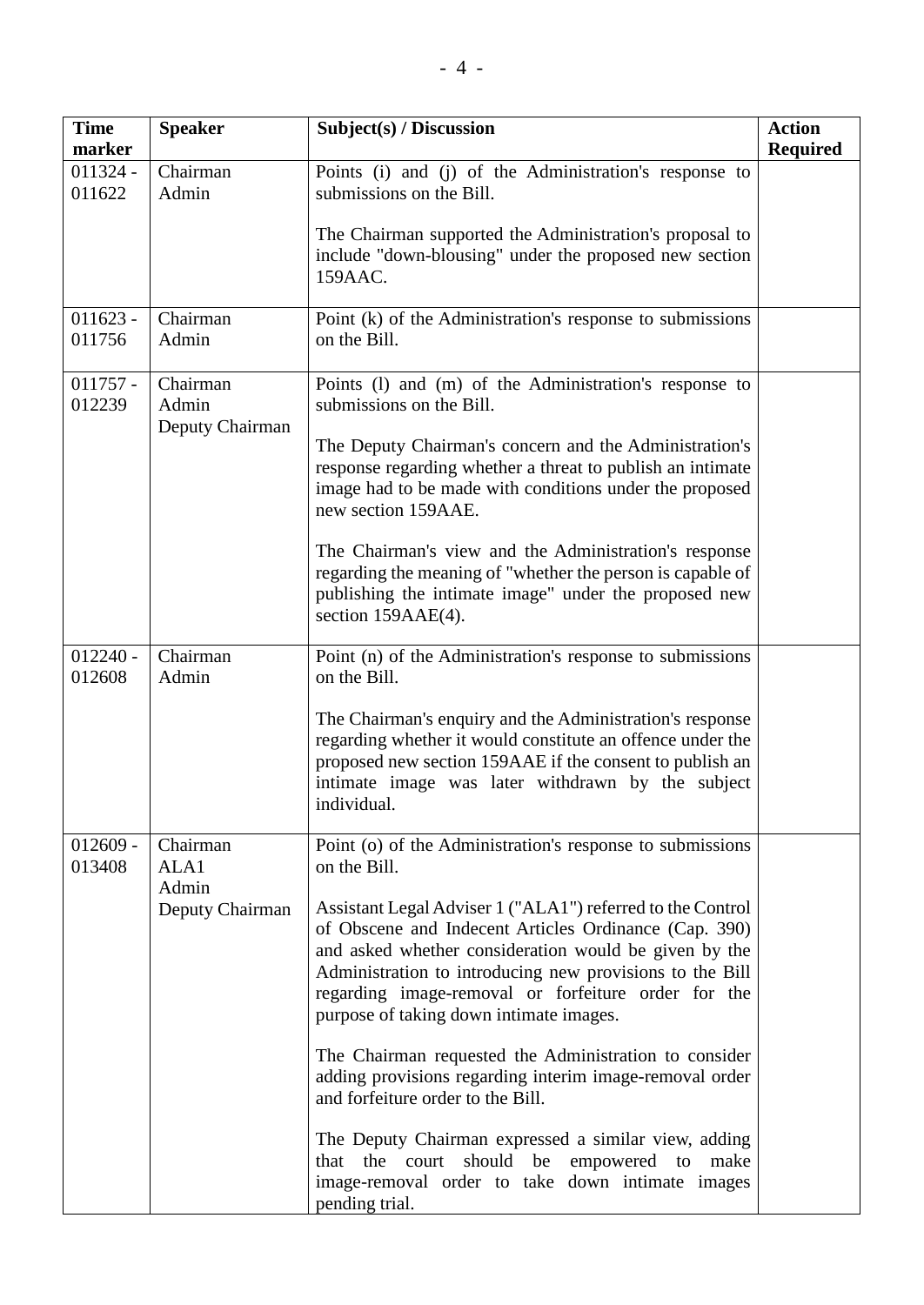| <b>Time</b>          | <b>Speaker</b>            | Subject(s) / Discussion                                                                                                                                                                                                                                                                                                                                                                                                                                                                                                                                                                              | <b>Action</b>                   |
|----------------------|---------------------------|------------------------------------------------------------------------------------------------------------------------------------------------------------------------------------------------------------------------------------------------------------------------------------------------------------------------------------------------------------------------------------------------------------------------------------------------------------------------------------------------------------------------------------------------------------------------------------------------------|---------------------------------|
| marker               |                           | The Administration noted members' views and undertook                                                                                                                                                                                                                                                                                                                                                                                                                                                                                                                                                | <b>Required</b><br><b>Admin</b> |
|                      |                           | to take a careful consideration on the matter.<br>When<br>necessary, draft amendments to the Bill would be<br>submitted for members' consideration.                                                                                                                                                                                                                                                                                                                                                                                                                                                  |                                 |
| $013409 -$<br>014222 | Chairman<br>Admin<br>ALA1 | Point (p) of the Administration's response to submissions<br>on the Bill.                                                                                                                                                                                                                                                                                                                                                                                                                                                                                                                            |                                 |
|                      |                           | The Chairman welcomed the Administration's proposal to<br>expand the definition of "intimate images" to cover "altered<br>images".                                                                                                                                                                                                                                                                                                                                                                                                                                                                   |                                 |
|                      |                           | ALA1's enquiry and the Administration's response<br>regarding whether the Bill was applicable to the<br>publication or threatened publication of intimate images<br>originating from other sexual offences.                                                                                                                                                                                                                                                                                                                                                                                          |                                 |
| $014223 -$<br>014446 | Chairman<br>Admin         | Point (q) of the Administration's response to submissions<br>on the Bill.                                                                                                                                                                                                                                                                                                                                                                                                                                                                                                                            |                                 |
|                      |                           | The Chairman's enquiry and the Administration's response<br>regarding the scenario when a person published an intimate<br>image of a subject individual whom the person did not<br>know.                                                                                                                                                                                                                                                                                                                                                                                                             |                                 |
| $014447 -$<br>020338 | Chairman<br>Admin<br>ALA1 | Points (r) to (t) of the Administration's response to<br>submissions on the Bill.                                                                                                                                                                                                                                                                                                                                                                                                                                                                                                                    |                                 |
|                      |                           | ALA1 asked about the standard of proof for the defence<br>regarding age or mental capacity of subject individual<br>under the proposed new section 159AAI(2), as well as the<br>required standard of proof under the proposed new section<br>$159AAJ(2)(a)$ in relation to the defence regarding lawful<br>authority or reasonable excuse.                                                                                                                                                                                                                                                           |                                 |
|                      |                           | The Administration said that a persuasive burden would be<br>imposed on a defendant relying on the defence under the<br>proposed new section 159AAI of the Bill.<br>Such burden<br>of proof was more onerous than that of establishing a<br>defence regarding lawful authority or reasonable excuse<br>under the proposed new section 159AAJ, which imposed<br>an evidential burden on a defendant.<br>The Administration<br>considered that the drafting of the proposed new sections<br>159AAI and 159AAJ was clear enough for interpretation<br>of the standard and burden of proof by the court. |                                 |
|                      |                           | The Chairman was concerned that the proposed new<br>section 159AAI would create a loophole and afford<br>insufficient protection to children under the age of 16.                                                                                                                                                                                                                                                                                                                                                                                                                                    |                                 |